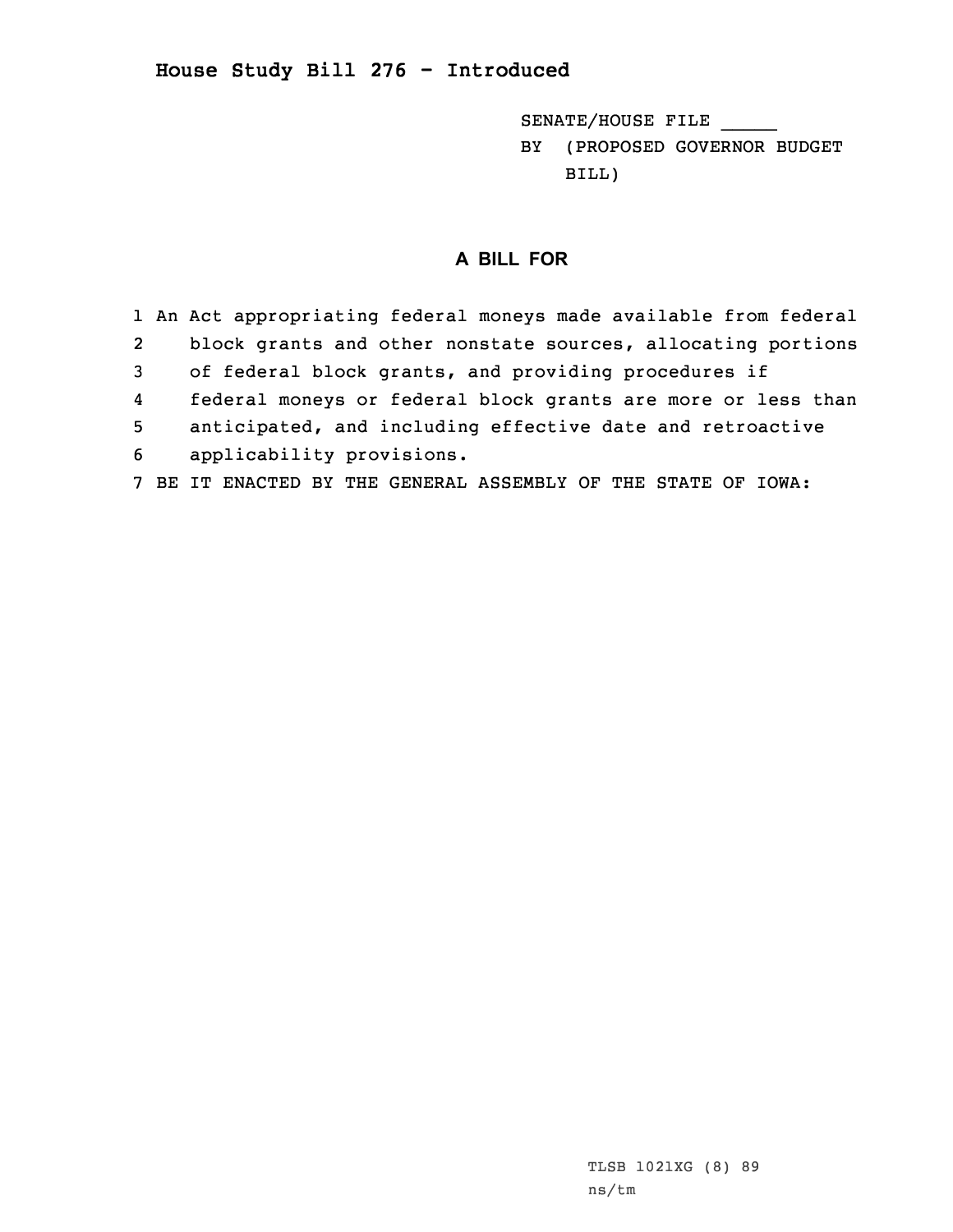1 DIVISION I 2 FFY 2021-2022 AND 2022-2023 Section 1. SUBSTANCE ABUSE APPROPRIATION. 4 1. a. There is appropriated from the fund created by section 8.41 to the department of public health for the following federal fiscal years beginning October 1, and ending September 30, the following amounts: FFY 2021-2022:.................................... \$ 13,094,055 FFY 2022-2023:.................................... \$ 13,094,055 b. The appropriations made in this subsection are in the amounts anticipated to be received from the federal government for the designated federal fiscal years under 42 U.S.C., ch. 6A, subch. XVII, part B, subpart ii, which provides for the prevention and treatment of substance abuse block grant. The department shall expend the moneys appropriated in this subsection as provided in the federal law making the moneys available and in conformance with [chapter](https://www.legis.iowa.gov/docs/code/2021/17A.pdf) 17A. 18 c. Of the moneys appropriated for each federal fiscal year in this subsection, an amount not exceeding 5 percent shall be used by the department for administrative expenses. 21 d. (1) For the state fiscal year beginning July 1, 2021, the department shall expend no less than an amount equal to the amount expended for treatment services in the state fiscal year beginning July 1, 2020, for pregnant women and women with dependent children. (2) For the state fiscal year beginning July 1, 2022, the department shall expend no less than an amount equal to the amount expended for treatment services in the state fiscal year beginning July 1, 2021, for pregnant women and women with dependent children. 2. At least 20 percent of the moneys remaining from the appropriation made in subsection 1 for each federal fiscal year shall be allocated for prevention programs. 3. In implementing the federal prevention and treatment of substance abuse block grant under 42 U.S.C., ch. 6A, subch.

-1-

LSB 1021XG (8) 89 ns/tm 1/21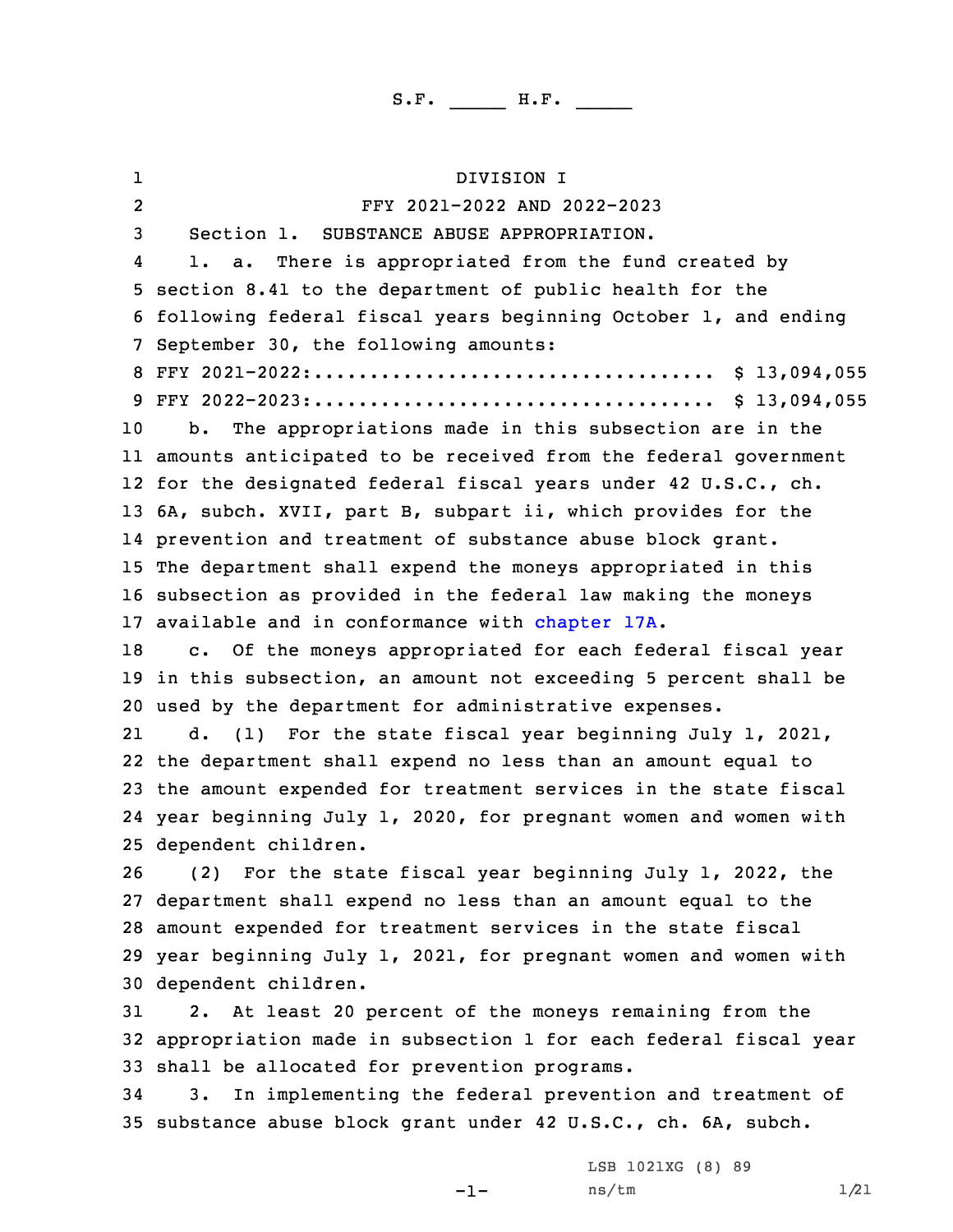XVII, and any other applicable provisions of the federal Public Health Service Act under 42 U.S.C., ch. 6A, the department shall apply the provisions of Pub. L. No. 106-310, §3305, as codified in 42 U.S.C. §300x-65, relating to services under such federal law being provided by religious and other nongovernmental organizations.

 Sec. 2. COMMUNITY MENTAL HEALTH SERVICES APPROPRIATION. 1. a. There is appropriated from the fund created by section 8.41 to the department of human services for the following federal fiscal years beginning October 1, and ending September 30, the following amounts:

12 FFY 2021-2022:.................................... \$ 5,641,385 13 FFY 2022-2023:.................................... \$ 5,641,385

14 b. The appropriations made in this subsection are in the amounts anticipated to be received from the federal government for the designated federal fiscal years under 42 U.S.C., ch. 6A, subch. XVII, part B, subpart i, which provides for the community mental health services block grant. The department shall expend the moneys appropriated in this subsection as provided in the federal law making the moneys available and in 21 conformance with [chapter](https://www.legis.iowa.gov/docs/code/2021/17A.pdf) 17A.

22 c. The department shall allocate not less than 95 percent of the amount of the block grant each federal fiscal year for eligible community mental health services for carrying out the plan submitted to and approved by the federal substance abuse and mental health services administration or required by the federal substance abuse and mental health services administration for the fiscal year involved.

 d. Of the amount allocated to eligible services providers in paragraph "c", 70 percent of the amount each federal fiscal year shall be distributed to the state's accredited community mental health centers established in accordance with chapter 230A or applicable administrative rule. If <sup>a</sup> mental health services provider was designated as authorized in section 230A.107, subsection 2, the provider remains eligible to

 $-2-$ 

LSB 1021XG (8) 89 ns/tm 2/21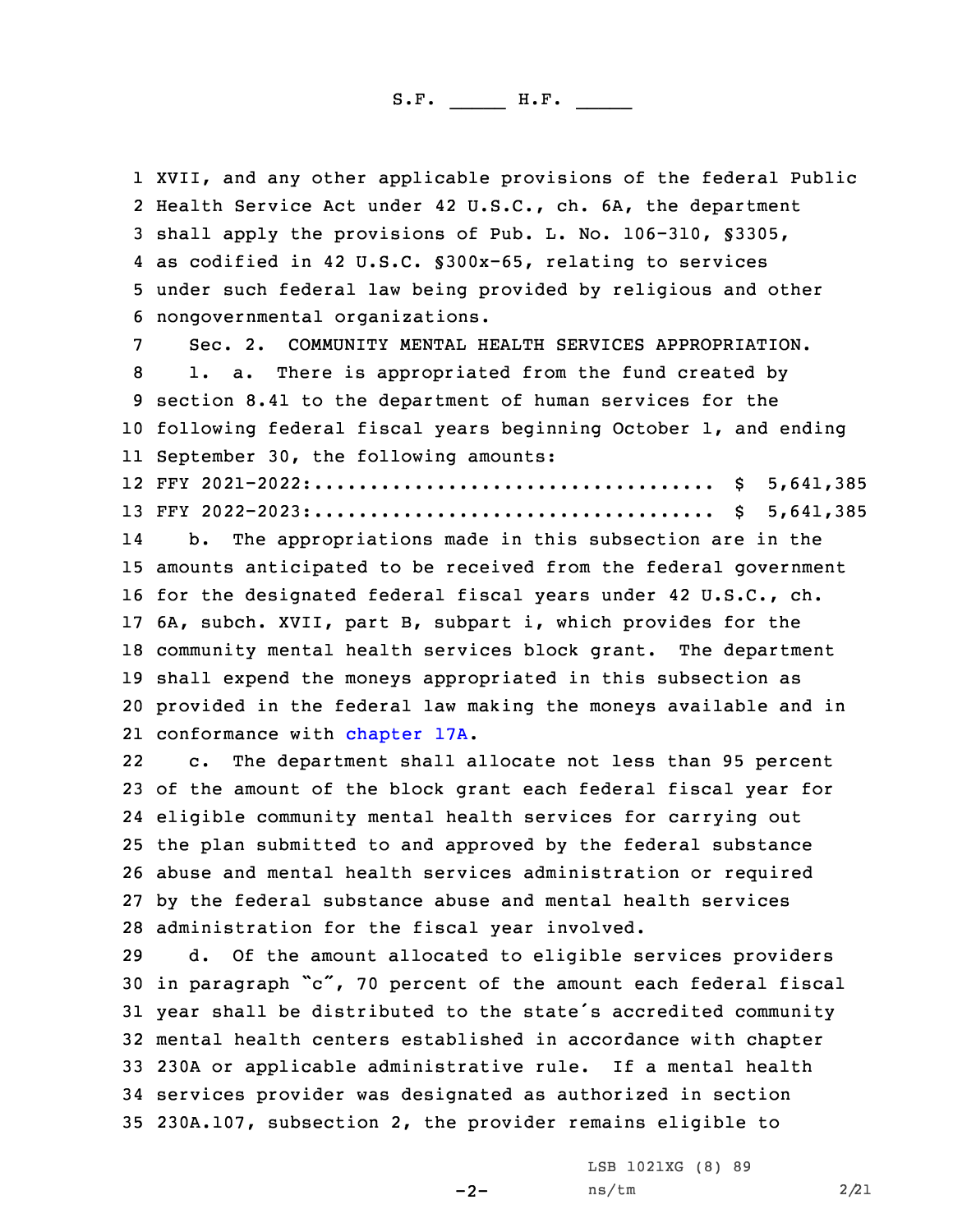receive funding distributed pursuant to this paragraph as <sup>a</sup> community mental health center. The funding distributed shall be used by recipients of the funding for the purpose of staff training or services to adults with <sup>a</sup> serious mental illness and children with <sup>a</sup> serious emotional disturbance. The distribution amounts shall be announced at the beginning of the federal fiscal year and distributed on <sup>a</sup> quarterly basis. Recipients of the funding shall submit quarterly reports to the department of human services containing data consistent with the performance measures approved by the federal substance abuse and mental health services administration. 12 2. An amount not exceeding 5 percent of the moneys appropriated in subsection 1 for each federal fiscal year shall be used by the department of human services for administrative expenses. From the moneys set aside by this subsection for administrative expenses, the department shall pay to the auditor of state an amount sufficient to pay the cost of auditing the use and administration of the state's portion of the moneys appropriated in subsection 1. The auditor of state shall bill the department for the costs of the audits. 21 Sec. 3. MATERNAL AND CHILD HEALTH SERVICES APPROPRIATIONS. 22 1. a. There is appropriated from the fund created by section 8.41 to the department of public health for the following federal fiscal years beginning October 1, and ending September 30, the following amounts: FFY 2021-2022:.................................... \$ 6,520,044 FFY 2022-2023:.................................... \$ 6,520,044 b. The appropriations made in this subsection are in the amounts anticipated to be received from the federal government for the designated federal fiscal years under 42 U.S.C., ch. 7, subch. V, which provides for the maternal and child health services block grant. The department shall expend the moneys appropriated in this subsection as provided in the federal law making the moneys available and in conformance with chapter 35 17A.

 $-3-$ 

LSB 1021XG (8) 89 ns/tm 3/21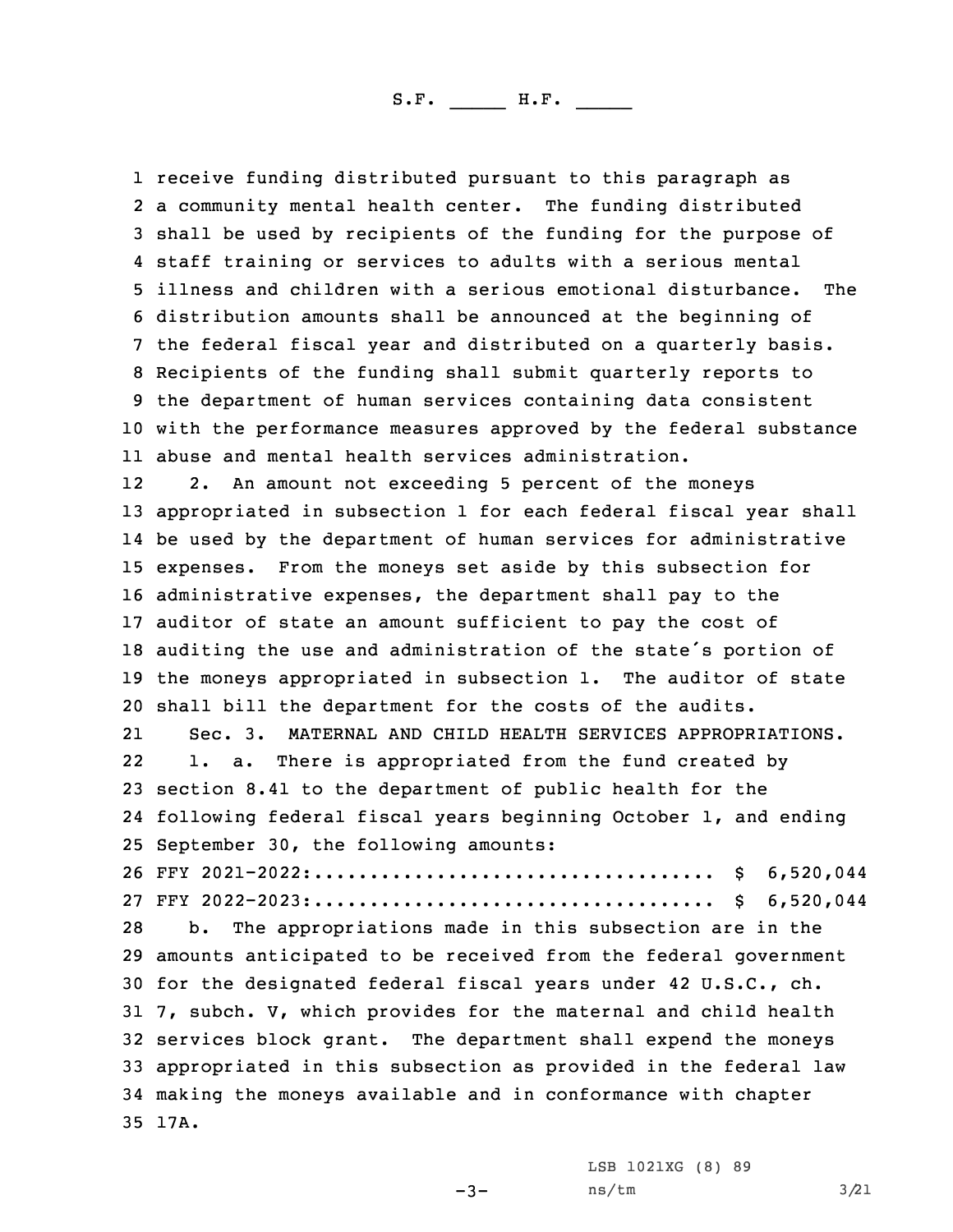1 c. Moneys appropriated in this subsection shall not be used 2 by the university of Iowa hospitals and clinics for indirect 3 costs.

4 2. An amount not exceeding 10 percent of the moneys 5 appropriated in subsection 1 for each federal fiscal year shall 6 be used by the department of public health for administrative 7 expenses.

 3. The departments of public health, human services, and education and the university of Iowa's mobile and regional child health specialty clinics shall continue to pursue to the maximum extent feasible the coordination and integration of services to women and children.

 4. a. Sixty-three percent of the amount remaining after the allocation made in subsection 2 for each federal fiscal year shall be allocated to supplement appropriations for maternal and child health programs within the department of public health. Of these moneys, the following amounts shall be set aside for the statewide perinatal care program for the following federal fiscal years:

20 FFY 2021-2022:.................................... \$ 300,291 21 FFY 2022-2023:.................................... \$ 300,291

22 b. Thirty-seven percent of the amount remaining after the allocation made in subsection 2 for each federal fiscal year shall be allocated to the university of Iowa hospitals and clinics under the control of the state board of regents for mobile and regional child health specialty clinics. The university of Iowa hospitals and clinics shall not receive an allocation for indirect costs from the moneys for this program. Priority shall be given to establishment and maintenance of <sup>a</sup> statewide system of mobile and regional child health specialty 31 clinics.

 5. The department of public health shall administer the statewide maternal and child health program and the disabled children's program by conducting mobile and regional child health specialty clinics and conducting other activities to

 $-4-$ 

LSB 1021XG (8) 89 ns/tm 4/21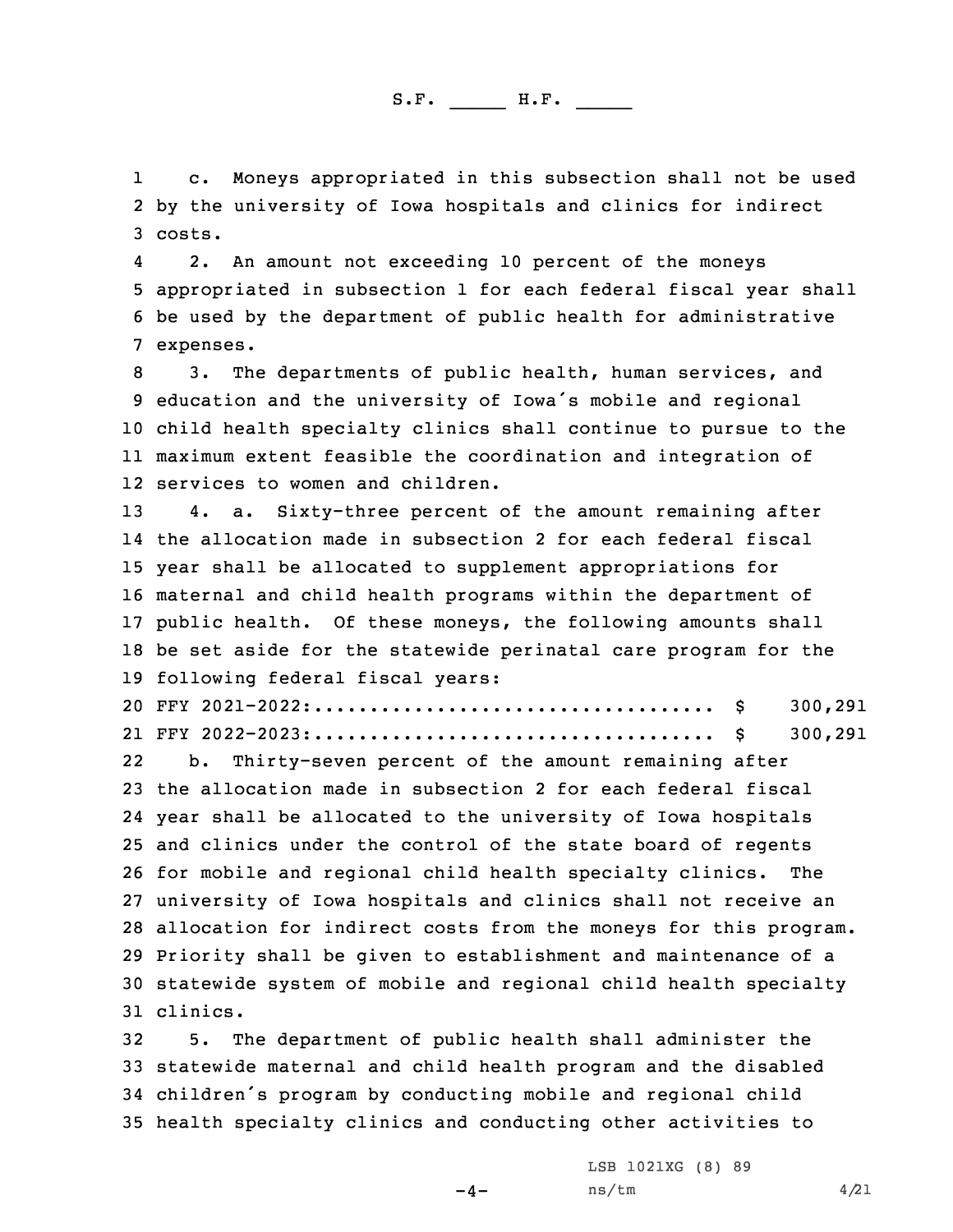improve the health of low-income women and children and to promote the welfare of children with actual or potential handicapping conditions and chronic illnesses in accordance with the requirements of Tit. <sup>V</sup> of the federal Social Security 5 Act.

6 Sec. 4. PREVENTIVE HEALTH AND HEALTH SERVICES 7 APPROPRIATIONS.

 1. a. There is appropriated from the fund created by section 8.41 to the department of public health for the following federal fiscal years beginning October 1, and ending September 30, the following amounts:

12 FFY 2021-2022:.................................... \$ 1,735,326 13 FFY 2022-2023:.................................... \$ 1,735,326

14 b. The appropriations made in this subsection are in the amounts anticipated to be received from the federal government for the designated federal fiscal years under 42 U.S.C., ch. 6A, subch. XVII, part A, which provides for the preventive health and health services block grant. The department shall expend the moneys appropriated in this subsection as provided in the federal law making the moneys available and in 21 conformance with [chapter](https://www.legis.iowa.gov/docs/code/2021/17A.pdf) 17A.

22 2. Of the moneys appropriated in subsection 1 for each federal fiscal year, an amount not exceeding 10 percent shall be used by the department for administrative expenses. 3. Of the moneys appropriated in subsection 1 for each federal fiscal year, the specific amount of moneys stipulated by the notice of the block grant award shall be allocated for services to victims of sex offenses and for rape prevention education.

 4. After deducting the funds allocated in subsections 2 and 3, the remaining moneys appropriated in subsection 1 for each federal fiscal year may be used by the department for healthy people <sup>2020</sup> and Iowa's health improvement plan 2012-2016 program objectives, preventive health advisory committee, and risk reduction services, including nutrition programs, health

-5-

LSB 1021XG (8) 89  $ns/tm$  5/21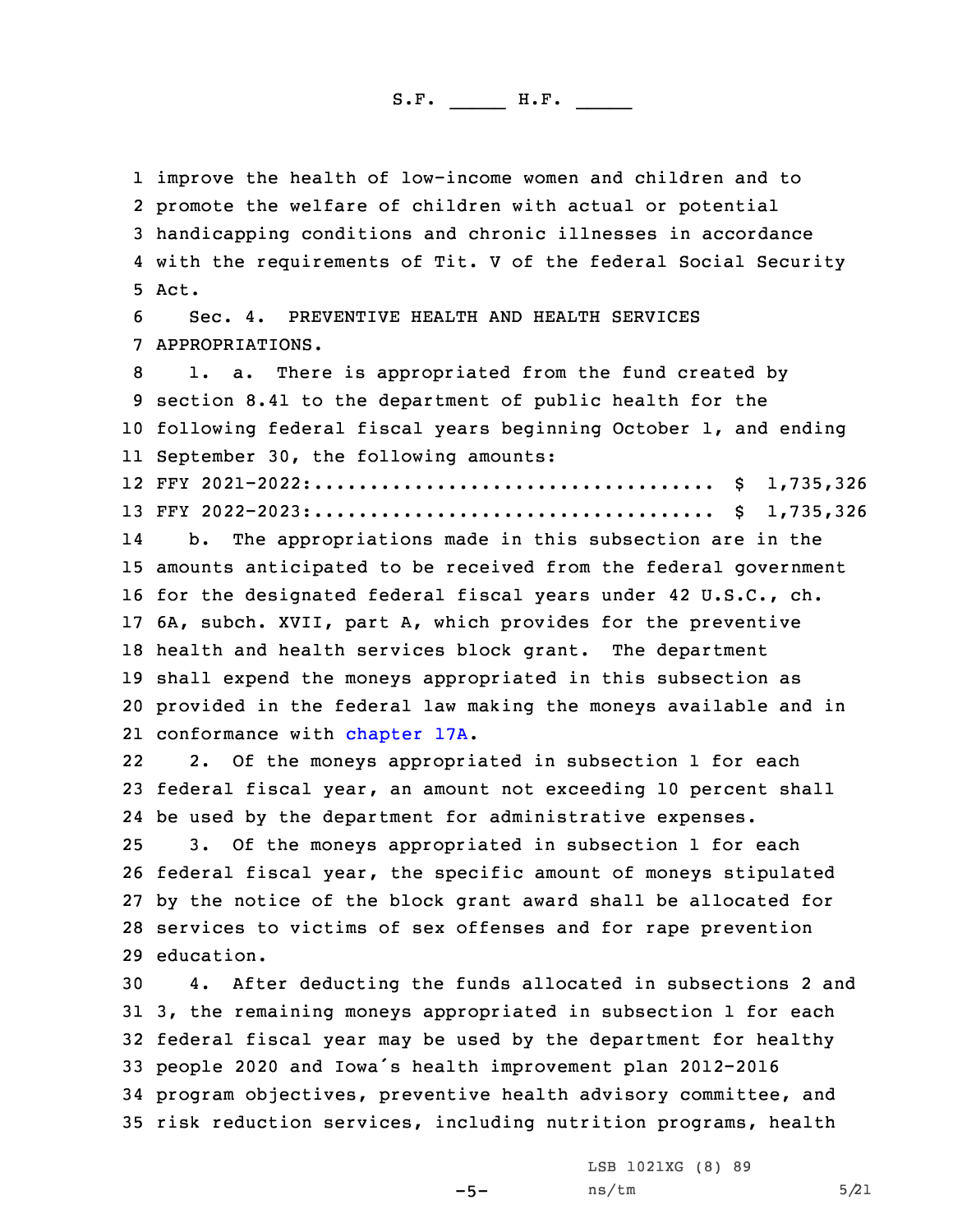incentive programs, chronic disease services, emergency medical services, monitoring of the fluoridation program and start-up fluoridation grants, and acquired immune deficiency syndrome 4 services. The moneys specified in this subsection shall not be used by the university of Iowa hospitals and clinics or by the state hygienic laboratory for the funding of indirect costs. Sec. 5. STOP VIOLENCE AGAINST WOMEN GRANT PROGRAM

8 APPROPRIATION.

 1. a. There is appropriated from the fund created by section 8.41 to the department of justice for the following federal fiscal years beginning October 1, and ending September 30, the following amounts:

13 FFY 2021-2022:.................................... \$ 1,731,703 14 FFY 2022-2023:.................................... \$ 1,731,703

 b. The appropriations made in this subsection are in the amounts anticipated to be received from the federal government for the designated fiscal years under 42 U.S.C., ch. 46, subch. XII-H, which provides for grants to combat violent crimes against women. The department of justice shall expend the moneys appropriated in this subsection as provided in the federal law making the moneys available and in conformance with chapter 17A.

 2. An amount not exceeding 10 percent of the moneys appropriated in subsection 1 shall be used by the department of justice for administrative expenses. From the moneys set aside by this subsection for administrative expenses, the department shall pay to the auditor of state an amount sufficient to pay the cost of auditing the use and administration of the state's portion of the moneys appropriated in subsection 1.

 Sec. 6. RESIDENTIAL SUBSTANCE ABUSE TREATMENT FOR STATE PRISONERS FORMULA GRANT PROGRAM. There is appropriated from the fund created by [section](https://www.legis.iowa.gov/docs/code/2021/8.41.pdf) 8.41 to the governor's office of drug control policy for the following federal fiscal years beginning October 1, and ending September 30, the following 35 amounts:

 $-6-$ 

LSB 1021XG (8) 89 ns/tm 6/21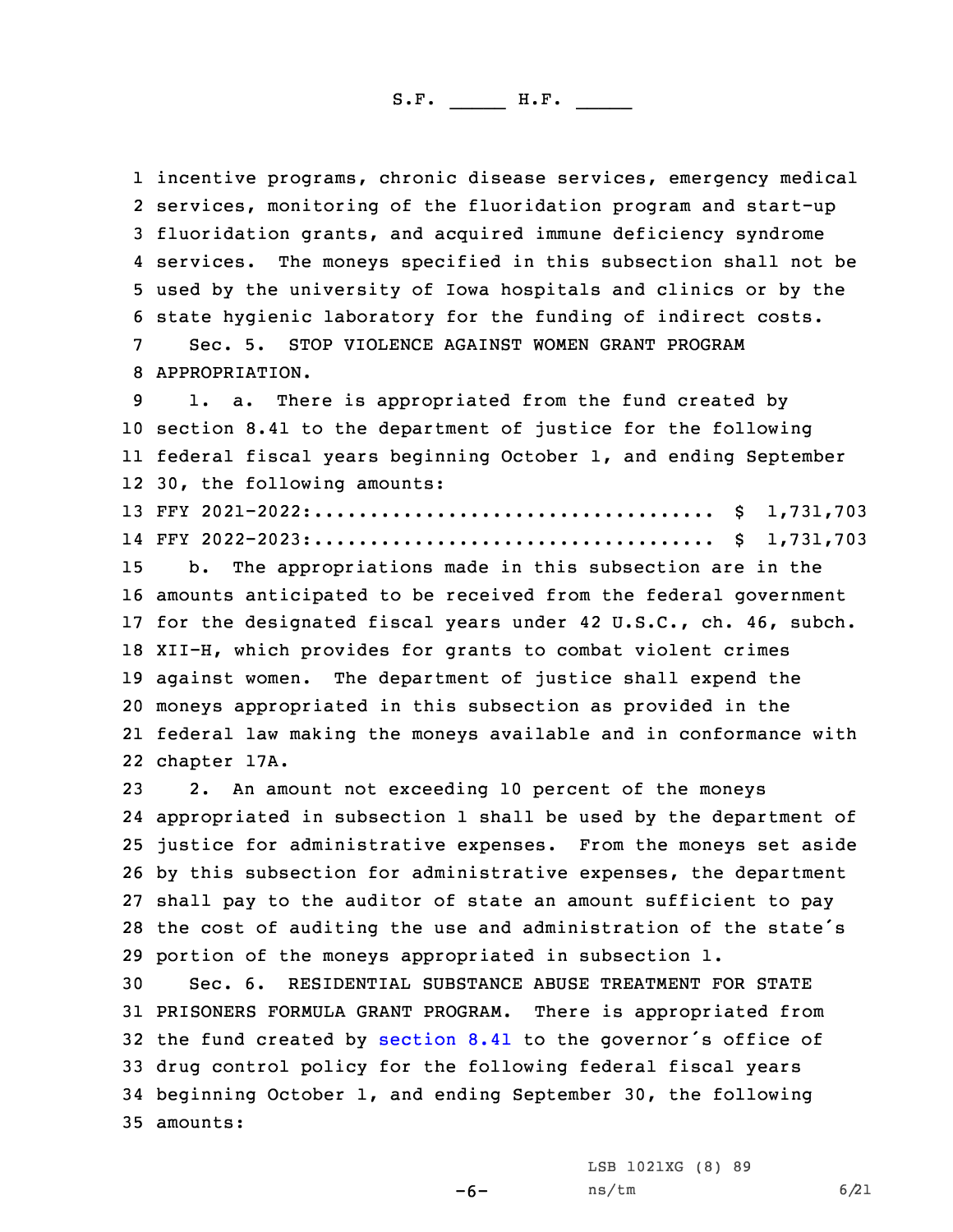FFY 2021-2022:.................................... \$ 267,879 FFY 2022-2023:.................................... \$ 267,879 The appropriations made in this section are the amounts anticipated to be received from the federal government for the designated federal fiscal years under 42 U.S.C., ch. 46, subch. XII-G, which provides grants for substance abuse treatment programs in state and local correctional facilities. The drug policy coordinator shall expend the moneys appropriated in this section as provided in the federal law making the moneys available and in conformance with [chapter](https://www.legis.iowa.gov/docs/code/2021/17A.pdf) 17A. 11 Sec. 7. EDWARD BYRNE MEMORIAL JUSTICE ASSISTANCE GRANT PROGRAM APPROPRIATION. There is appropriated from the fund 13 created by [section](https://www.legis.iowa.gov/docs/code/2021/8.41.pdf) 8.41 to the governor's office of drug control policy for the following federal fiscal years beginning October 1, and ending September 30, the following amounts: FFY 2021-2022:.................................... \$ 1,687,735 FFY 2022-2023:.................................... \$ 1,687,735 The appropriations made in this section are in the amounts anticipated to be received from the federal government for the designated fiscal years under 42 U.S.C., ch. 46, subch. V, which provides for the Edward Byrne memorial justice assistance grant program. The drug policy coordinator shall expend the moneys appropriated in this section as provided in the federal law making the moneys available and in conformance with chapter 25 17A. Sec. 8. COMMUNITY SERVICES APPROPRIATIONS. 1. a. There is appropriated from the fund created by section 8.41 to the division of community action agencies of the department of human rights for the following federal fiscal years beginning October 1, and ending September 30, the following amounts: FFY 2021-2022:.................................... \$ 7,979,245 FFY 2022-2023:.................................... \$ 7,979,245 b. The appropriations made in this subsection are in the amounts anticipated to be received from the federal government

 $-7-$ 

LSB 1021XG (8) 89 ns/tm 7/21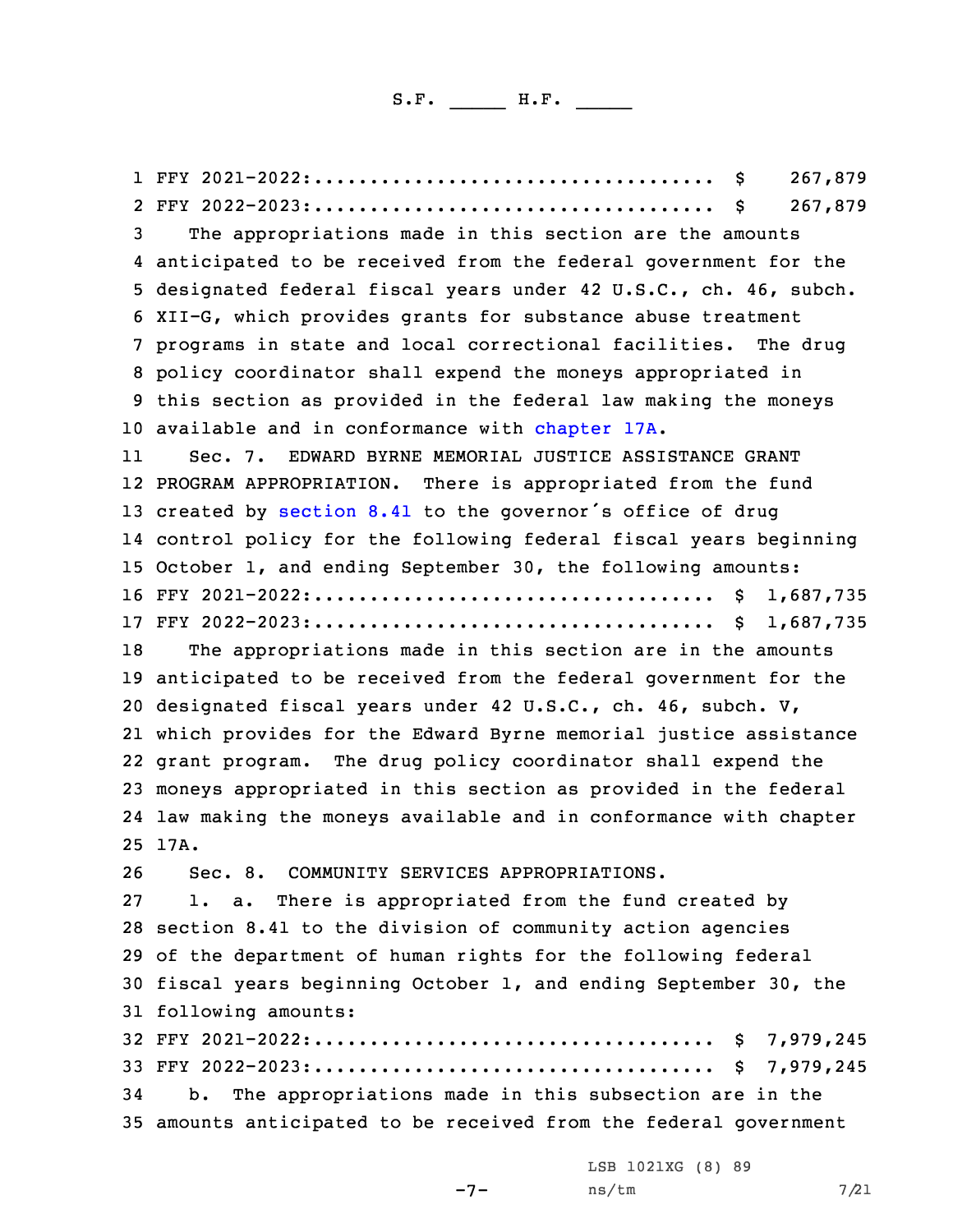for the designated federal fiscal years under 42 U.S.C., ch. 106, which provides for the community services block grant. The division of community action agencies of the department of human rights shall expend the moneys appropriated in this subsection as provided in the federal law making the moneys available and in conformance with [chapter](https://www.legis.iowa.gov/docs/code/2021/17A.pdf) 17A.

 c. Each federal fiscal year, the administrator of the division of community action agencies of the department of human rights shall allocate not less than 96 percent of the amount of the block grants to eligible community action agencies for programs benefiting low-income persons. Each eligible agency shall receive <sup>a</sup> minimum allocation of not less than \$100,000. The minimum allocation shall be achieved by redistributing increased moneys from agencies experiencing <sup>a</sup> greater share of available moneys. The moneys shall be distributed on the basis of the poverty-level population in the area represented by the community action areas compared to the size of the poverty-level population in the state.

 2. An amount not exceeding 4 percent of the moneys appropriated in subsection 1 for each federal fiscal year shall be used by the division of community action agencies of the department of human rights for administrative expenses. From the moneys set aside by this subsection for administrative expenses, the division of community action agencies of the department of human rights shall pay to the auditor of state an amount sufficient to pay the cost of auditing the use and administration of the state's portion of the moneys appropriated in subsection 1. The auditor of state shall bill the division of community action agencies for the costs of the 30 audits.

 Sec. 9. COMMUNITY DEVELOPMENT APPROPRIATIONS. 1. a. There is appropriated from the fund created by section 8.41 to the economic development authority for the following federal fiscal years beginning October 1, and ending September 30, the following amounts:

-8-

LSB 1021XG (8) 89 ns/tm 8/21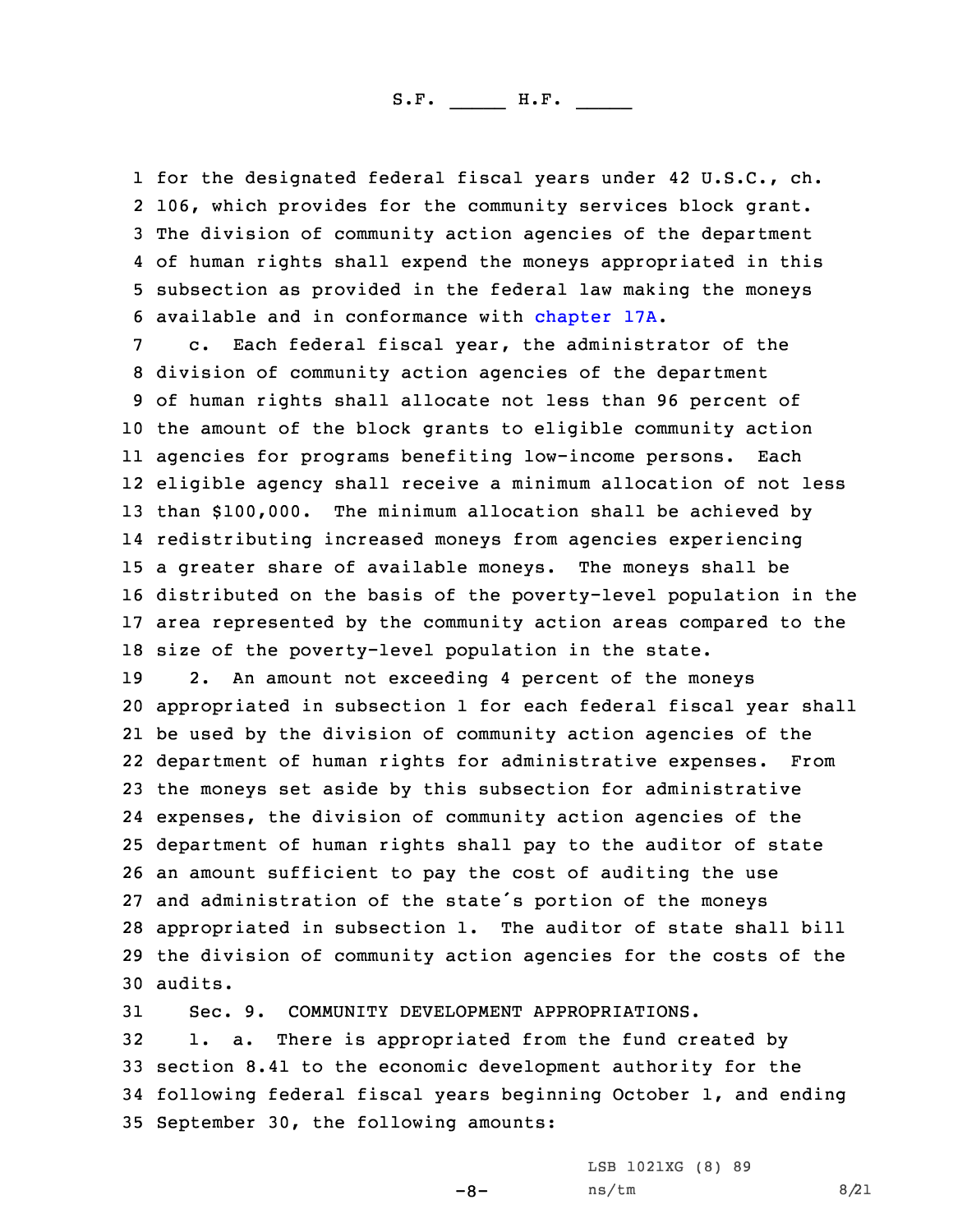FFY 2021-2022:.................................... \$ 26,000,000 FFY 2022-2023:.................................... \$ 26,000,000 b. The appropriations made in this subsection are in the amounts anticipated to be received from the federal government for the designated federal fiscal years under 42 U.S.C., ch. 69, which provides for community development block grants. The economic development authority shall expend the moneys appropriated in this subsection as provided in the federal law making the moneys available and in conformance with chapter 10 17A. 11 2. a. An amount not exceeding \$1,140,000 for the federal fiscal year beginning October 1, 2021, shall be used by the economic development authority for administrative expenses for the community development block grant. The total amount used for administrative expenses includes \$620,000 for the federal fiscal year beginning October 1, 2021, of moneys appropriated in subsection 1 and <sup>a</sup> matching contribution from the state equal to \$520,000 from the appropriation of state moneys for the community development block grant and state appropriations for related activities of the economic development authority. From the moneys set aside for administrative expenses by this subsection, the economic development authority shall pay to the auditor of state an amount sufficient to pay the cost of auditing the use and administration of the state's portion of the moneys appropriated in subsection 1. The auditor of state shall bill the authority for the costs of the audit. b. An amount not exceeding \$1,140,000 for the federal fiscal year beginning October 1, 2022, shall be used by the economic development authority for administrative expenses for the community development block grant. The total amount used for administrative expenses includes \$620,000 for the federal fiscal year beginning October 1, 2022, of moneys appropriated in subsection 1 and <sup>a</sup> matching contribution from the state equal to \$520,000 from the appropriation of state moneys for the community development block grant and state appropriations

 $-9-$ 

LSB 1021XG (8) 89 ns/tm 9/21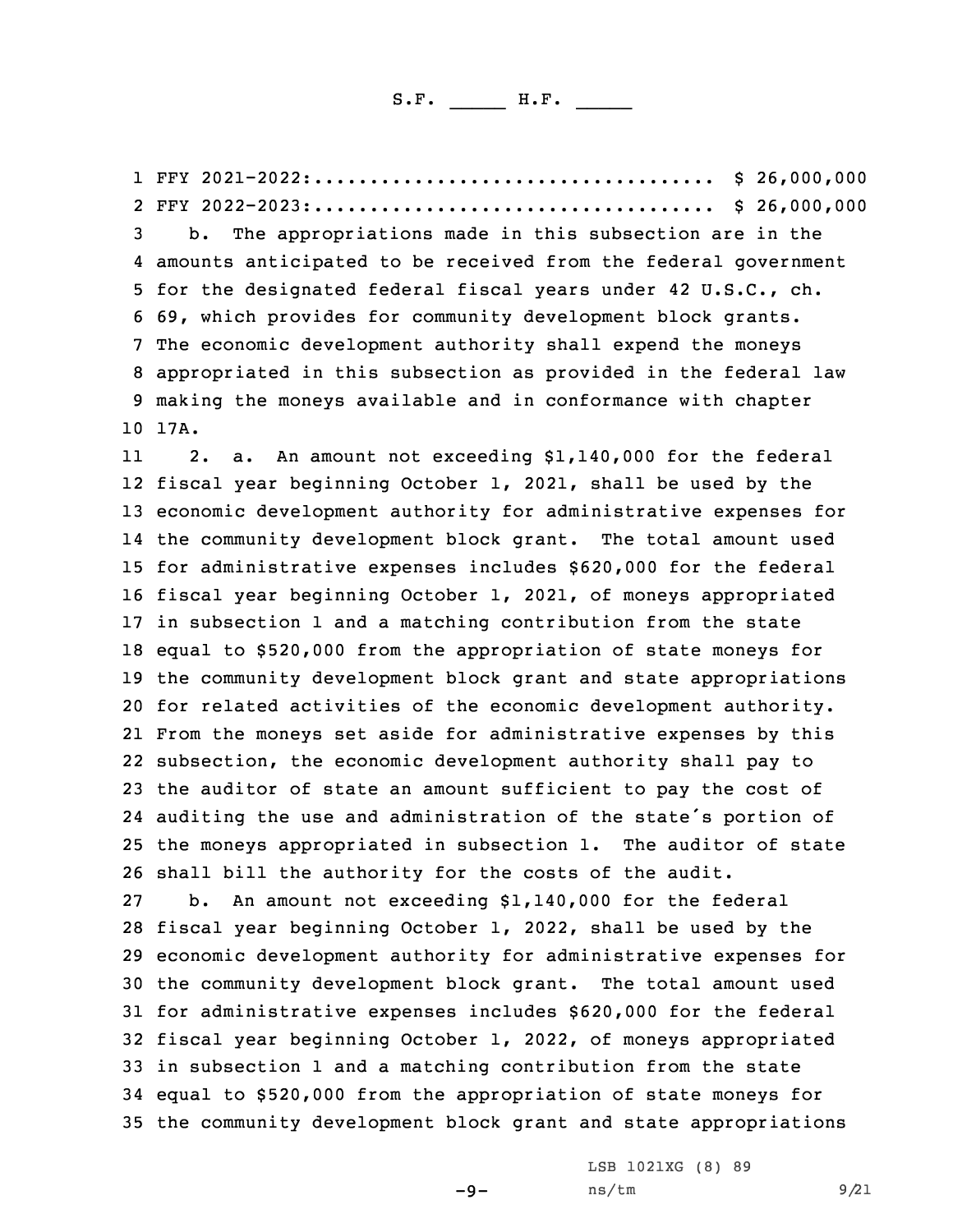for related activities of the economic development authority. From the moneys set aside for administrative expenses by this subsection, the economic development authority shall pay to the auditor of state an amount sufficient to pay the cost of auditing the use and administration of the state's portion of the moneys appropriated in subsection 1. The auditor of state shall bill the authority for the costs of the audit. Sec. 10. SURFACE TRANSPORTATION BLOCK GRANT PROGRAM APPROPRIATION. There is appropriated from the fund created by [section](https://www.legis.iowa.gov/docs/code/2021/8.41.pdf) 8.41 to the department of transportation for the following federal fiscal years beginning October 1, and ending September 30, the following amounts: FFY 2021-2022:.................................... \$156,800,000 FFY 2022-2023:.................................... \$156,800,000 The appropriations made in this section are the amounts anticipated to be received from the federal government for the designated fiscal years under 23 U.S.C., ch. 1, §133, which provides funding allocated by the state transportation commission for state and local transportation projects. The department shall expend the moneys appropriated in this section as provided in the federal law making the moneys available and in conformance with [chapter](https://www.legis.iowa.gov/docs/code/2021/17A.pdf) 17A. Sec. 11. LOW-INCOME HOME ENERGY ASSISTANCE APPROPRIATIONS. 24 1. a. There is appropriated from the fund created by section 8.41 to the division of community action agencies of the department of human rights for the following federal fiscal years beginning October 1, and ending September 30, the following amounts: FFY 2021-2022:.................................... \$ 54,554,297 FFY 2022-2023:.................................... \$ 54,554,297 b. The appropriations made in this subsection are in the amounts anticipated to be received from the federal government for the designated federal fiscal years under 42 U.S.C., ch. 94, subch. II, which provides for the low-income home energy assistance block grants. The division of community action

> LSB 1021XG (8) 89 ns/tm 10/21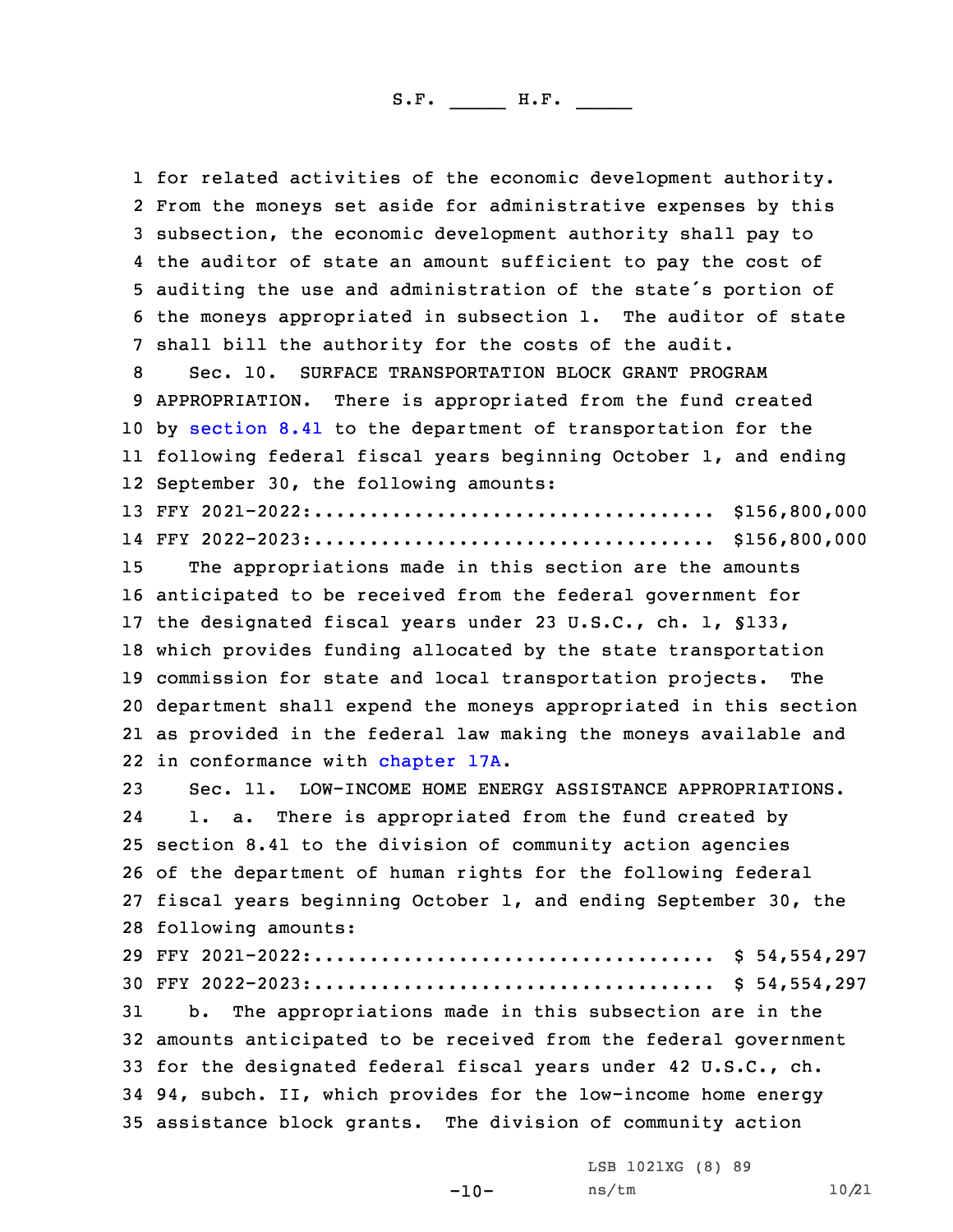agencies of the department of human rights shall expend the moneys appropriated in this subsection as provided in the federal law making the moneys available and in conformance with chapter 17A.

 2. Up to 15 percent, or up to 25 percent if <sup>a</sup> waiver is approved by the United States department of health and human services, of the amount appropriated in this section that is actually received for each federal fiscal year shall be used for residential weatherization or other related home repairs for low-income households. Of this allocation amount, not more than 10 percent may be used for administrative expenses. 12 3. After subtracting the allocation in subsection 2, up to 10 percent of the remaining moneys for each federal fiscal year are allocated for administrative expenses of the low-income home energy assistance program of which \$377,000 is allocated each federal fiscal year for administrative expenses of the division. The costs of auditing the use and administration of the portion of the appropriation in this section that is retained by the state shall be paid from the amount allocated in this subsection each federal fiscal year to the division. The auditor of state shall bill the division for the audit 22 costs.

 4. The remaining moneys of the appropriation made in this section for each federal fiscal year following the allocations made in subsections 2 and 3, shall be used to help eligible households as defined in 42 U.S.C., ch. 94, subch. II, to meet home energy costs.

 5. Not more than 10 percent of the amount appropriated in this section each federal fiscal year that is actually received may be carried forward for use in the succeeding federal fiscal 31 year.

 6. Expenditures for assessment and resolution of energy problems shall be limited to not more than 5 percent of the amount appropriated in this section for each federal fiscal year that is actually received.

-11-

LSB 1021XG (8) 89 ns/tm 11/21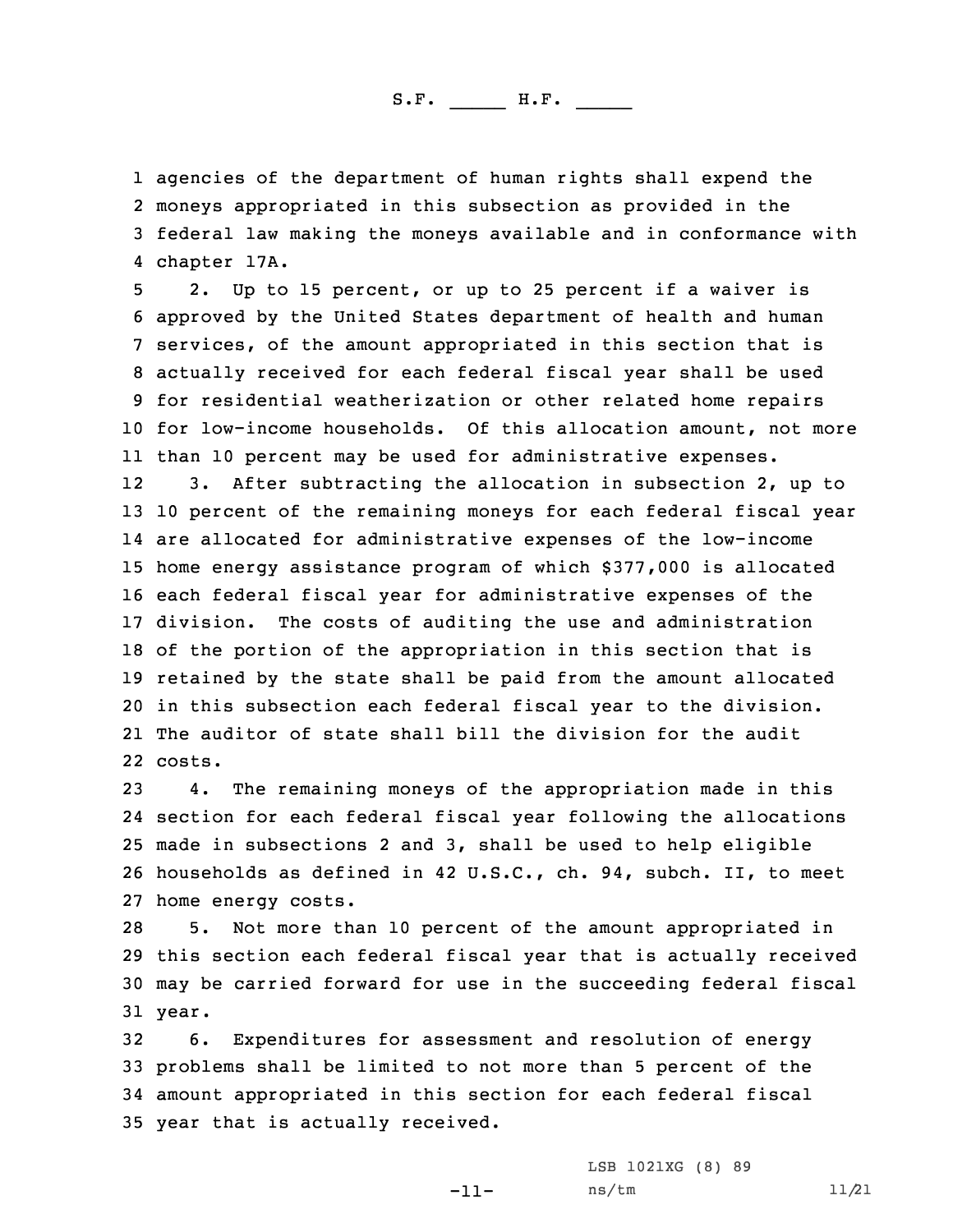1 Sec. 12. SOCIAL SERVICES APPROPRIATIONS. 2 1. a. There is appropriated from the fund created by section 8.41 to the department of human services for the following federal fiscal years beginning October 1, and ending September 30, the following amounts: FFY 2021-2022:.................................... \$ 15,323,000 FFY 2022-2023:.................................... \$ 15,323,000 b. The appropriations made in this subsection are in the amounts anticipated to be received from the federal government for the designated federal fiscal years under 42 U.S.C., ch. 7, subch. XX, which provides for the social services block grant. The department of human services shall expend the moneys appropriated in this subsection as provided in the federal law making the moneys available and in conformance with chapter 15 17A. 2. Not more than the following amounts of the moneys appropriated in subsection 1 for the following federal fiscal years shall be allocated by the department of human services for general administration: a. FFY 2021-2022: .................................................. \$ 910,649 22 b. FFY 2022-2023: .................................................. \$ 910,649 24 From the moneys set aside in this subsection for general administration for each federal fiscal year, the department of human services shall pay to the auditor of state an amount sufficient to pay the cost of auditing the use and administration of the state's portion of the moneys appropriated in subsection 1. 3. In addition to the allocation for general administration in subsection 2, the remaining moneys appropriated in subsection 1 for each federal fiscal year shall be allocated in the following amounts to supplement appropriations for the following federal fiscal years for the following programs within the department of human services:

-12-

LSB 1021XG (8) 89 ns/tm 12/21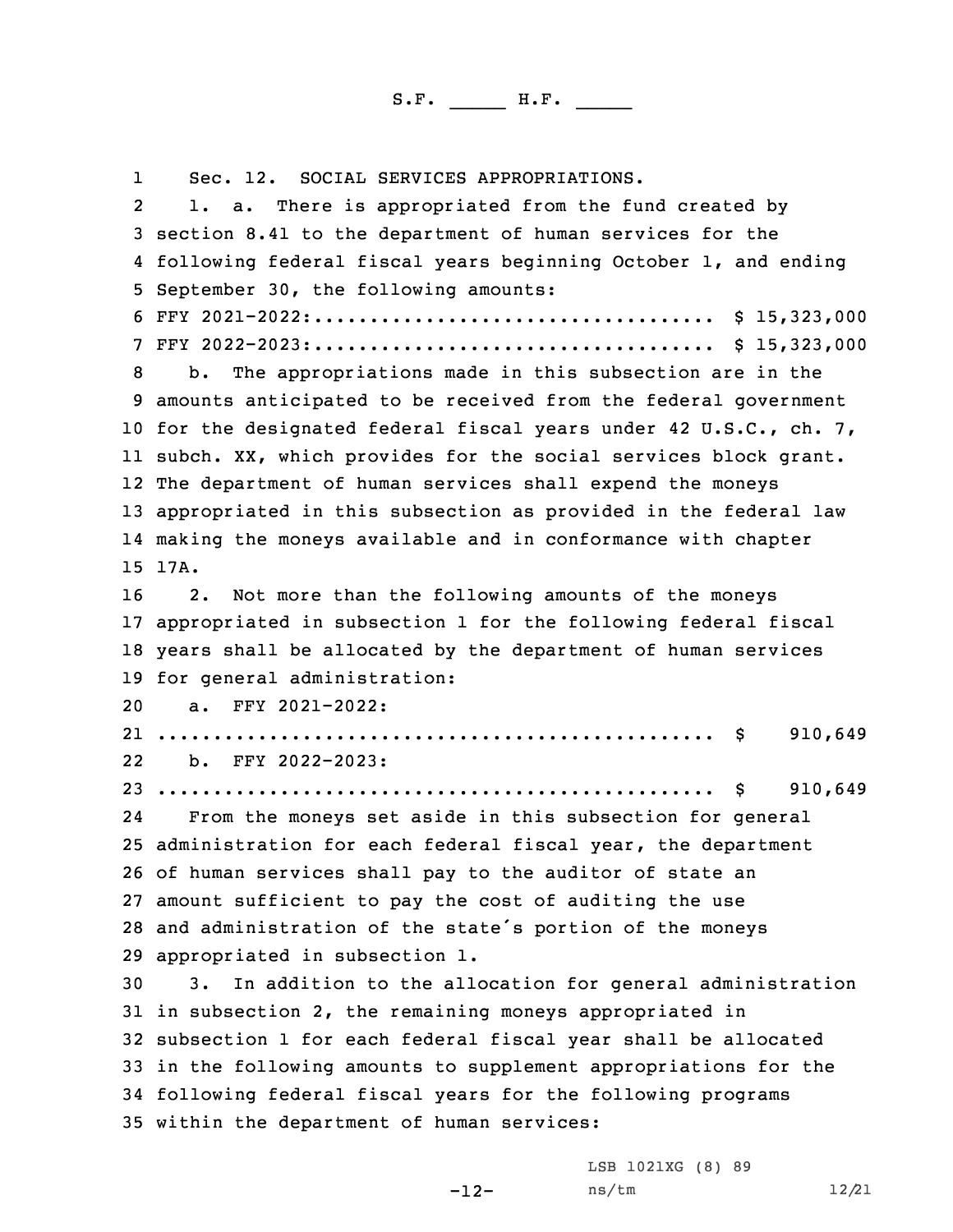| ı               | a. Field operations:                                               |               |
|-----------------|--------------------------------------------------------------------|---------------|
| $\overline{2}$  | FFY 2021-2022:                                                     |               |
| 3               |                                                                    |               |
| 4               | FFY 2022-2023:                                                     |               |
| 5.              |                                                                    |               |
| 6               | b. Child and family services:                                      |               |
| 7               | FFY 2021-2022:                                                     |               |
| 8               |                                                                    |               |
| 9               | FFY 2022-2023:                                                     |               |
|                 |                                                                    |               |
| 11              | c. Local administrative costs and other local services:            |               |
| 12              | FFY 2021-2022:                                                     |               |
|                 |                                                                    | \$<br>577,636 |
| 14              | FFY 2022-2023:                                                     |               |
|                 |                                                                    | 577,636       |
| 16              | d. Volunteers:                                                     |               |
| 17 <sup>2</sup> | FFY 2021-2022:                                                     |               |
|                 |                                                                    | 63,241        |
|                 | 19 FFY 2022-2023:                                                  |               |
|                 |                                                                    | 63,241        |
| 21              | Sec. 13. SOCIAL SERVICES BLOCK GRANT PLAN. The department          |               |
|                 | 22 of human services during each state fiscal year shall develop a |               |
|                 | 23 plan for the use of federal social services block grant moneys  |               |
|                 | 24 for the subsequent state fiscal year.                           |               |
| 25              | The proposed plan shall include all programs and services          |               |
|                 | 26 at the state level which the department proposes to fund with   |               |
|                 | 27 federal social services block grant moneys, and shall identify  |               |
|                 | 28 state and other moneys which the department proposes to use to  |               |
|                 | 29 fund the state programs and services.                           |               |

 The proposed plan shall also include all local programs and services which are eligible to be funded with federal social services block grant moneys, the total amount of federal social services block grant moneys available for the local programs and services, and the manner of distribution of the federal social services block grant moneys to the counties. The

-13-

LSB 1021XG (8) 89 ns/tm 13/21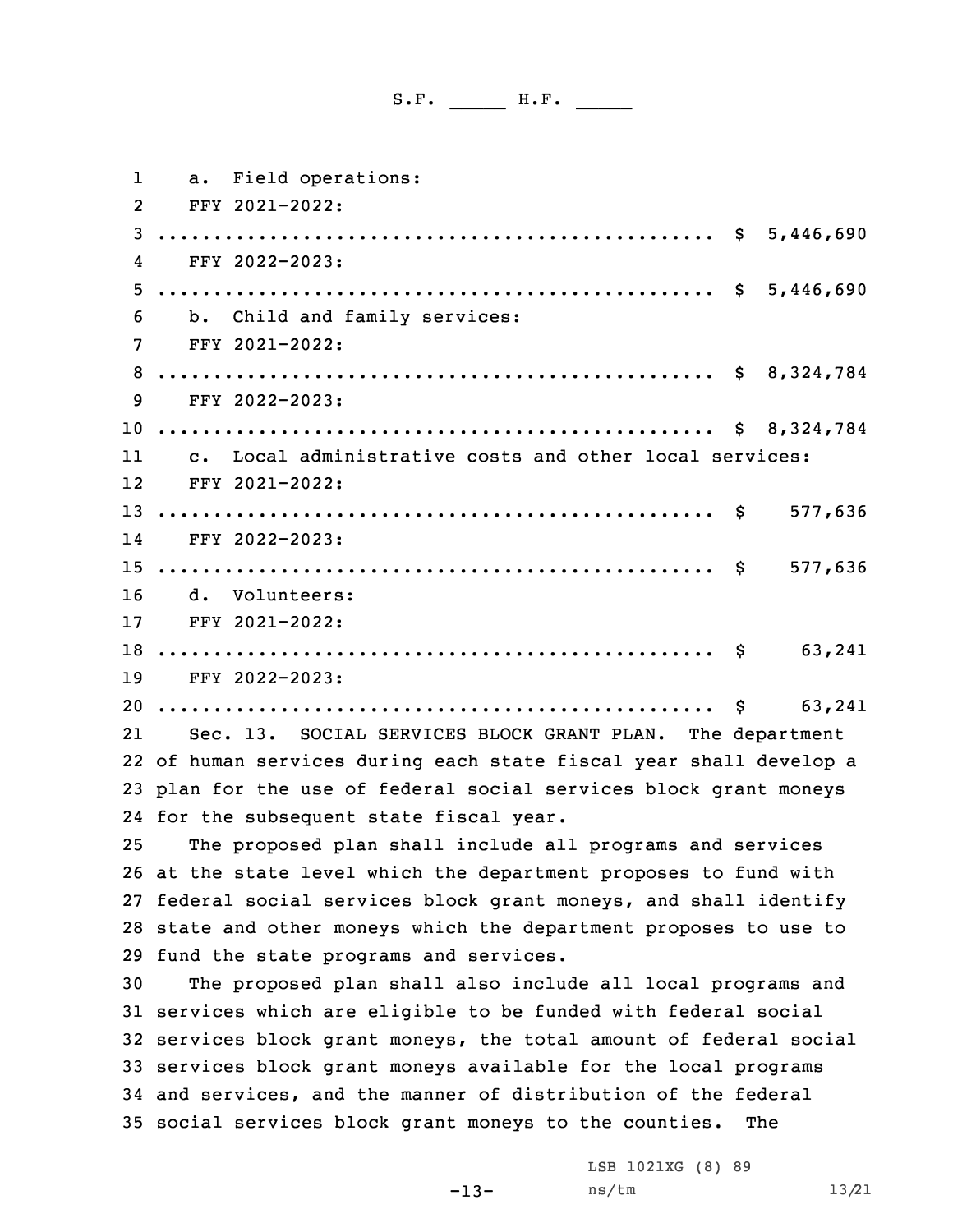1 proposed plan shall identify state and local moneys which will 2 be used to fund the local programs and services.

 The proposed plan shall be submitted with the department's budget requests to the governor and the general assembly. Sec. 14. PROJECTS FOR ASSISTANCE IN TRANSITION FROM HOMELESSNESS.

 1. Upon receipt of the minimum formula grant from the substance abuse and mental health services administration to provide mental health services for the homeless, for the state fiscal years beginning July 1, 2021, and July 1, 2022, the department of human services shall assure that <sup>a</sup> project which receives moneys under the formula grant shall do all of the following:

14 a. Provide outreach and engagement to homeless individuals 15 and individuals at risk of homelessness and assesses those 16 individuals for serious mental illness.

17 b. Enroll those individuals with serious mental illness who 18 are willing to accept services through the project.

19 c. Provide case management to homeless persons.

20 d. Provide appropriate training to persons who provide 21 services to persons targeted by the grant.

22e. Assure <sup>a</sup> local match share of 25 percent.

23 f. Refer homeless individuals and individuals at risk of 24 homelessness to primary health care, job training, educational 25 services, and relevant housing services.

 2. <sup>A</sup> project may expend moneys for community mental health services, diagnostic services, crisis intervention services, habilitation and rehabilitation services, substance-related disorder services, supportive and supervisory services to homeless persons living in residential settings that are not otherwise supported, and housing services including minor renovation, expansion, and repair of housing, security deposits, planning of housing, technical assistance in applying for housing, improving the coordination of housing services, the costs associated with matching eligible homeless

-14-

LSB 1021XG (8) 89 ns/tm 14/21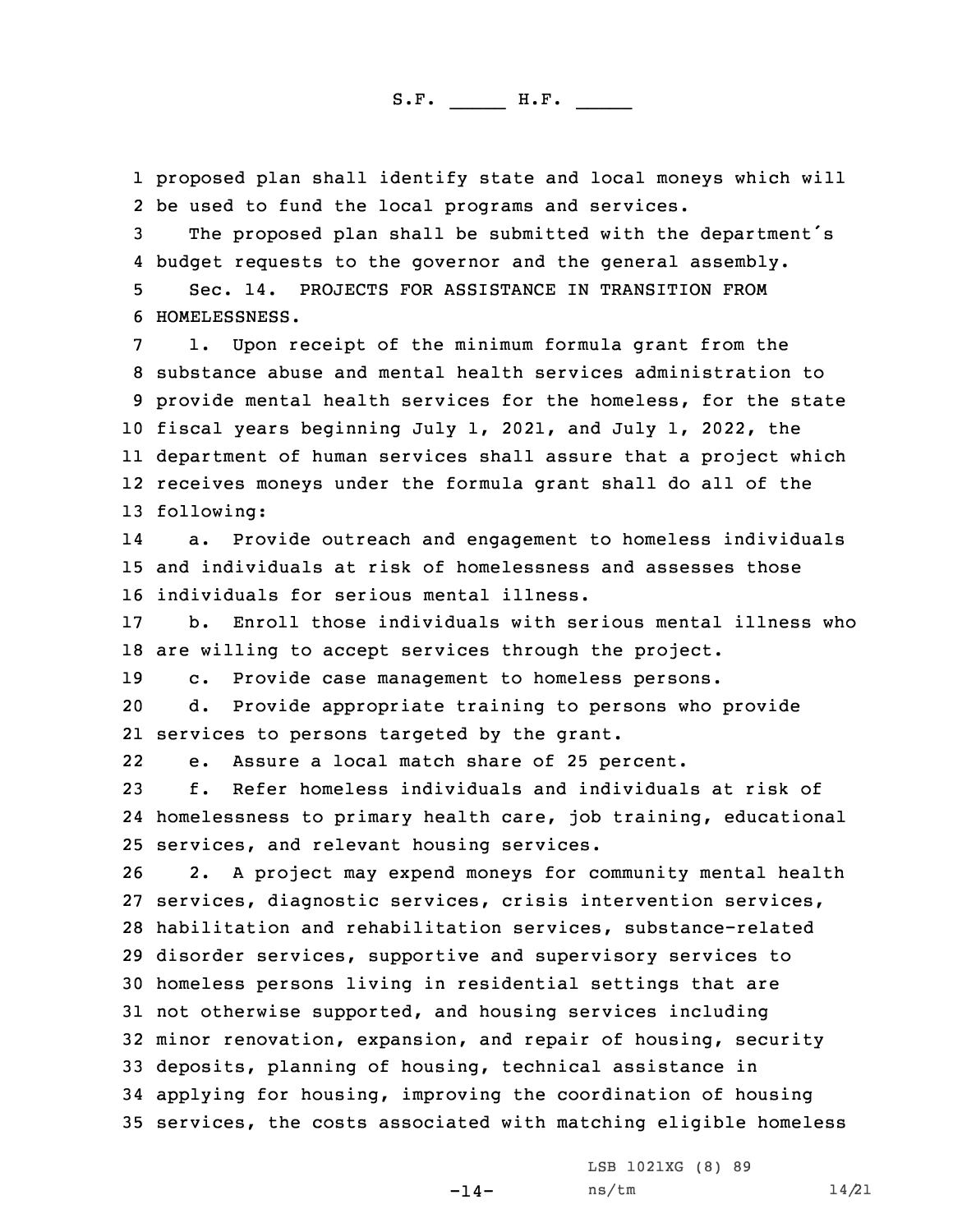individuals with appropriate housing, and one-time rental payments to prevent eviction. Sec. 15. CHILD CARE AND DEVELOPMENT APPROPRIATION. There is appropriated from the fund created by [section](https://www.legis.iowa.gov/docs/code/2021/8.41.pdf) 8.41 to the department of human services for the following federal fiscal years beginning October 1, and ending September 30, the following amounts: FFY 2021-2022:.................................... \$ 76,813,177 FFY 2022-2023:.................................... \$ 76,813,177 The appropriations made in this section are in the amounts anticipated to be received from the federal government for the designated federal fiscal years under 42 U.S.C., ch. 105, subch. II-B, which provides for the child care and development block grant. The department shall expend the moneys appropriated in this section as provided in the federal law making the moneys available and in conformance with chapter 17 17A. Moneys appropriated in this section that remain unencumbered or unobligated at the close of the fiscal year shall revert to be available for appropriation for purposes of the child care and development block grant in the succeeding fiscal year. 22 Sec. 16. PROCEDURE FOR REDUCED FEDERAL MONEYS. 1. Unless otherwise necessary to meet federal requirements, if the moneys received from the federal government for the block grants specified in this Act are less than the amounts appropriated, the moneys actually received shall be prorated by the governor for the various programs, other than for the services to victims of sex offenses and for rape prevention education under section 4, subsection 3, of this Act, for which each block grant is available according to the percentages that each program is to receive as specified in this Act. However, if the governor determines that the moneys allocated by the percentages will not be sufficient to accomplish the purposes of <sup>a</sup> particular program, or if the appropriation is not allocated by percentage, the governor may allocate the

-15-

LSB 1021XG (8) 89 ns/tm 15/21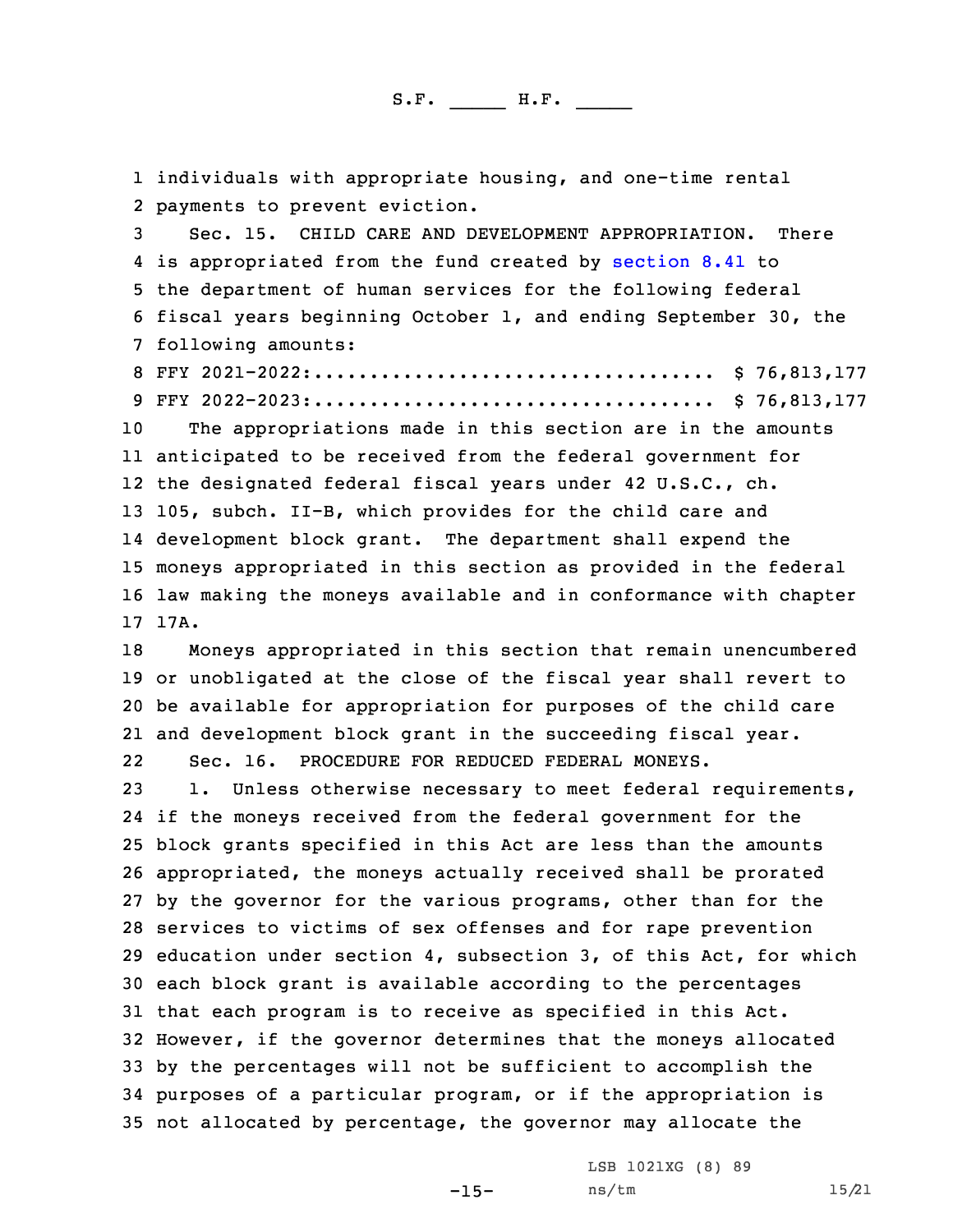1 moneys in <sup>a</sup> manner which will accomplish to the greatest extent 2 possible the purposes of the various programs for which the 3 block grants are available.

4 2. Before the governor implements the actions provided for 5 in subsection 1, the following procedures shall be taken:

 a. The chairpersons and ranking members of the senate and house standing committees on appropriations, the appropriate chairpersons and ranking members of subcommittees of those committees, and the director of the legislative services agency shall be notified of the proposed action.

11 b. The notice shall include the proposed allocations, and information on the reasons why particular percentages or 13 amounts of moneys are allocated to the individual programs, the departments and programs affected, and other information deemed useful. Chairpersons and ranking members notified shall be allowed at least two weeks to review and comment on the proposed action before the action is taken.

18 Sec. 17. PROCEDURE FOR INCREASED FEDERAL MONEYS.

19 1. Unless otherwise necessary to meet federal requirements, if moneys received from the federal government in the form of block grants exceed the amounts appropriated in sections 1, 2, 3, 4, 7, 9, and 12 of this Act, the excess shall be prorated to the appropriate programs according to the percentages specified in those sections, except additional moneys shall not be prorated for administrative expenses.

 2. If actual moneys received from the federal government from block grants exceed the amount appropriated in section 11 of this Act for the low-income home energy assistance program, not more than 15 percent of the excess may be allocated to the low-income residential weatherization program and not more than 10 percent of the excess may be used for administrative costs. 3. If moneys received from the federal government from community services block grants exceed the amount appropriated in section 8 of this Act, 100 percent of the excess is allocated to the community services block grant program.

-16-

LSB 1021XG (8) 89 ns/tm 16/21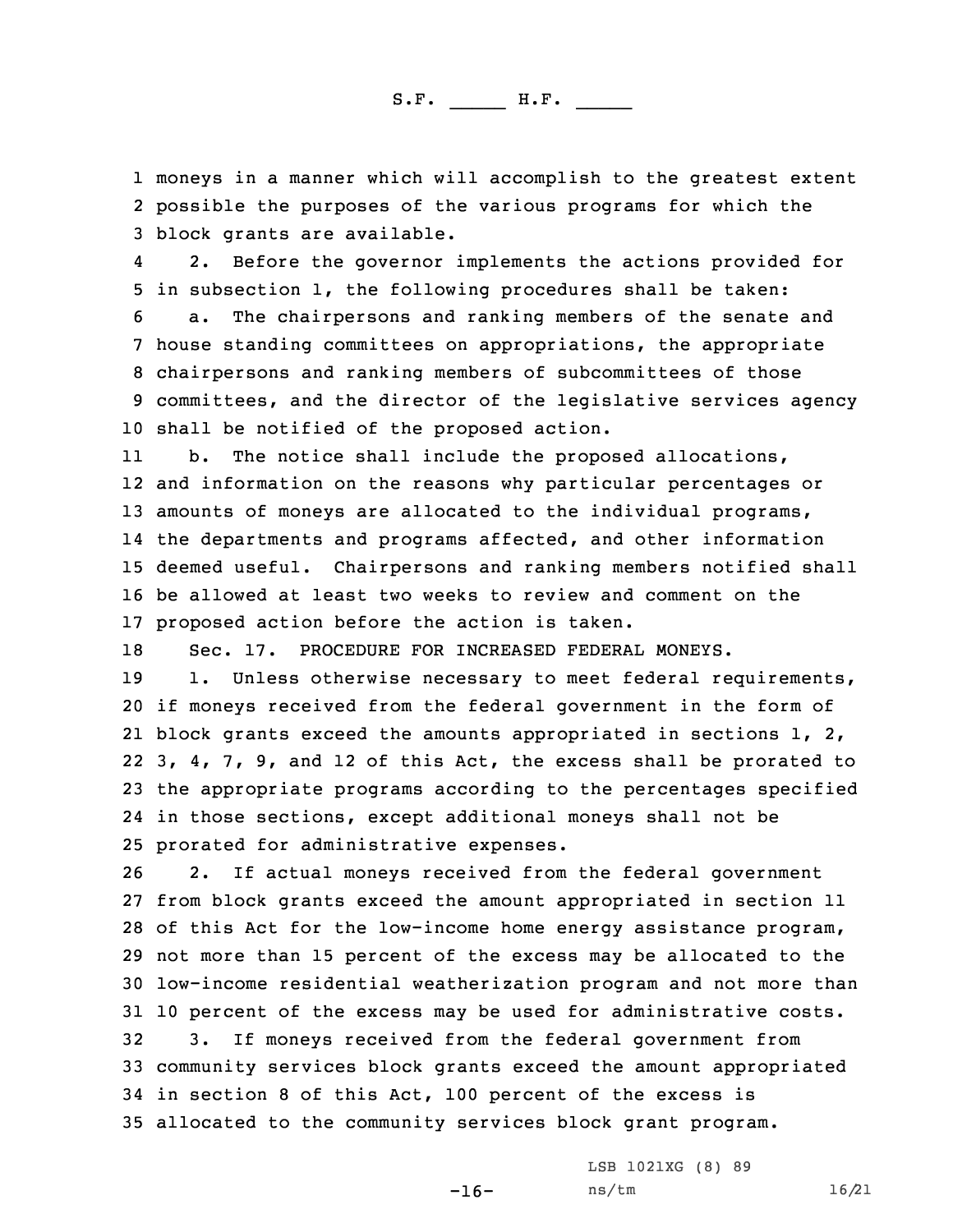1 Sec. 18. PROCEDURE FOR EXPENDITURE OF ADDITIONAL FEDERAL MONEYS. If other federal grants, receipts, and moneys and other nonstate grants, receipts, and moneys become available or are awarded which are not available or awarded during the period in which the general assembly is in session, but which require expenditure by the applicable department or agency prior to March 15 of the fiscal years beginning July 1, 2021, and July 1, 2022, these grants, receipts, and moneys are appropriated to the extent necessary, provided that the fiscal committee of the legislative council is notified within 30 days of receipt of the grants, receipts, or moneys and the fiscal committee of the legislative council has an opportunity to 13 comment on the expenditure of the grants, receipts, or moneys. 14 Sec. 19. OTHER GRANTS, RECEIPTS, AND MONEYS. Federal grants, receipts, and moneys and other nonstate grants, receipts, and moneys, available in whole or in part of the state fiscal years beginning July 1, 2021, and July 1, 2022, are appropriated to the following departments and agencies that 19 are designated by and for the purposes set forth in the grants, receipts, or conditions accompanying the receipt of the moneys, unless otherwise provided by law: 22 1. Department of administrative services. 2. Department on aging. 24 3. Department of agriculture and land stewardship. 4. Office of auditor of state. 5. Department for the blind. 6. Iowa state civil rights commission. 7. College student aid commission. 8. Department of commerce. 9. Department of corrections. 10. Department of cultural affairs. 11. Economic development authority. 12. Department of education. 13. Iowa ethics and campaign disclosure board. 14. Iowa finance authority.

LSB 1021XG (8) 89

ns/tm 17/21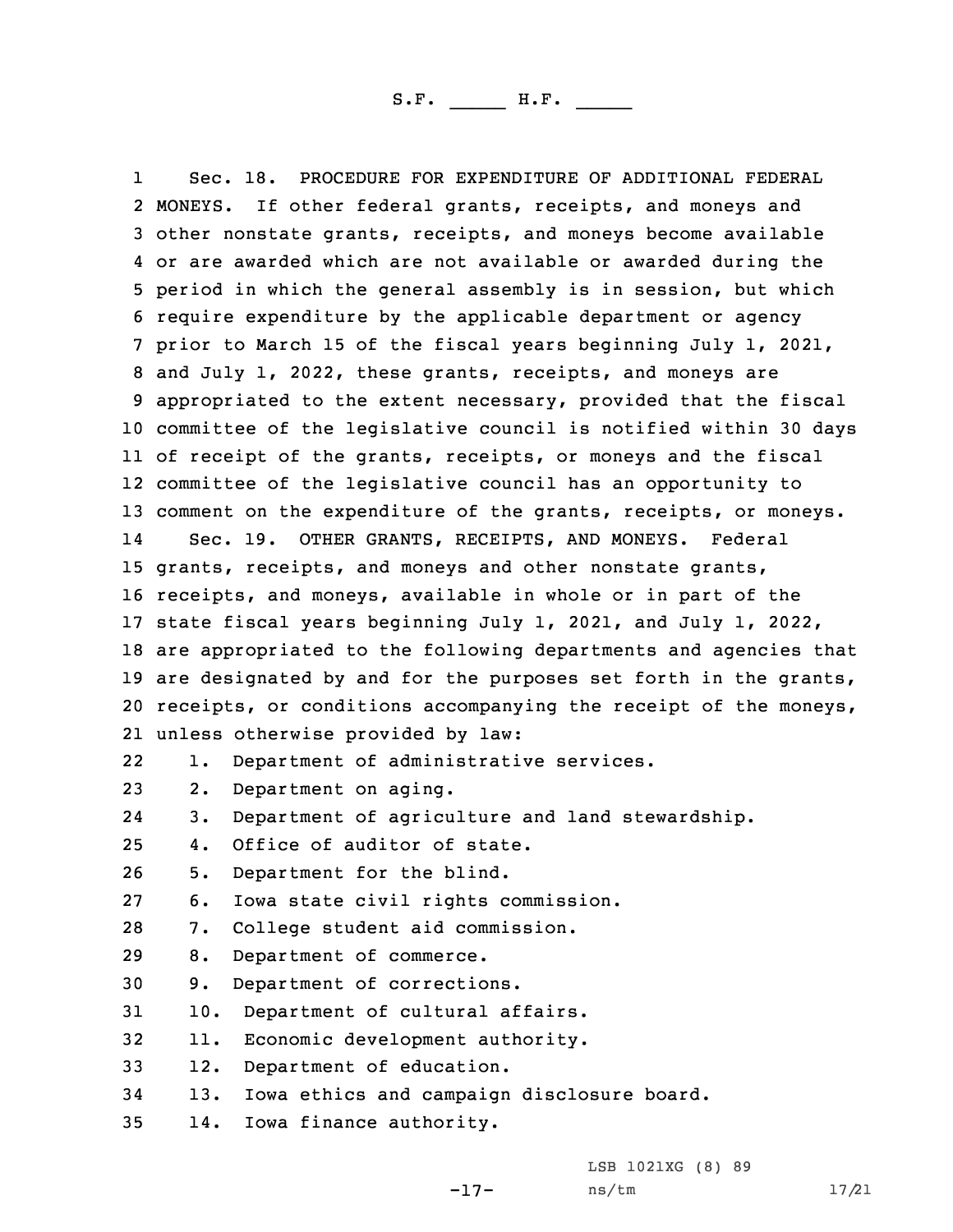1 15. Offices of the governor and lieutenant governor. 2 16. Governor's office of drug control policy. 3 17. Department of human rights. 4 18. Department of human services. 5 19. Department of inspections and appeals. 6 20. Judicial branch. 7 21. Department of justice. 8 22. Iowa law enforcement academy. 9 23. Department of management. 10 24. Department of natural resources. 11 25. Board of parole. 12 26. Department of public defense. 13 27. Public employment relations board. 14 28. Department of public health. 15 29. Department of public safety. 16 30. State board of regents. 17 31. Department of revenue. 18 32. Office of secretary of state. 19 33. Iowa state fair authority. 20 34. Office for state-federal relations. 21 35. Iowa telecommunications and technology commission. 22 36. Office of treasurer of state. 23 37. Department of transportation. 24 38. Department of veterans affairs. 25 39. Department of workforce development. 26 DIVISION II 27 FFY 2018-2019 AND 2019-2020 28 Sec. 20. COMMUNITY DEVELOPMENT BLOCK GRANT —— FFY 29 2018-2019. 30 1. There is appropriated from the fund created by section 31 8.41 to the economic development authority for the federal 32 fiscal year beginning October 1, 2018, and ending September 30, 33 2019, the following amount: 34 .................................................. \$ 96,741,000 35 2. The appropriation made in this section is in the amount LSB 1021XG (8) 89

ns/tm 18/21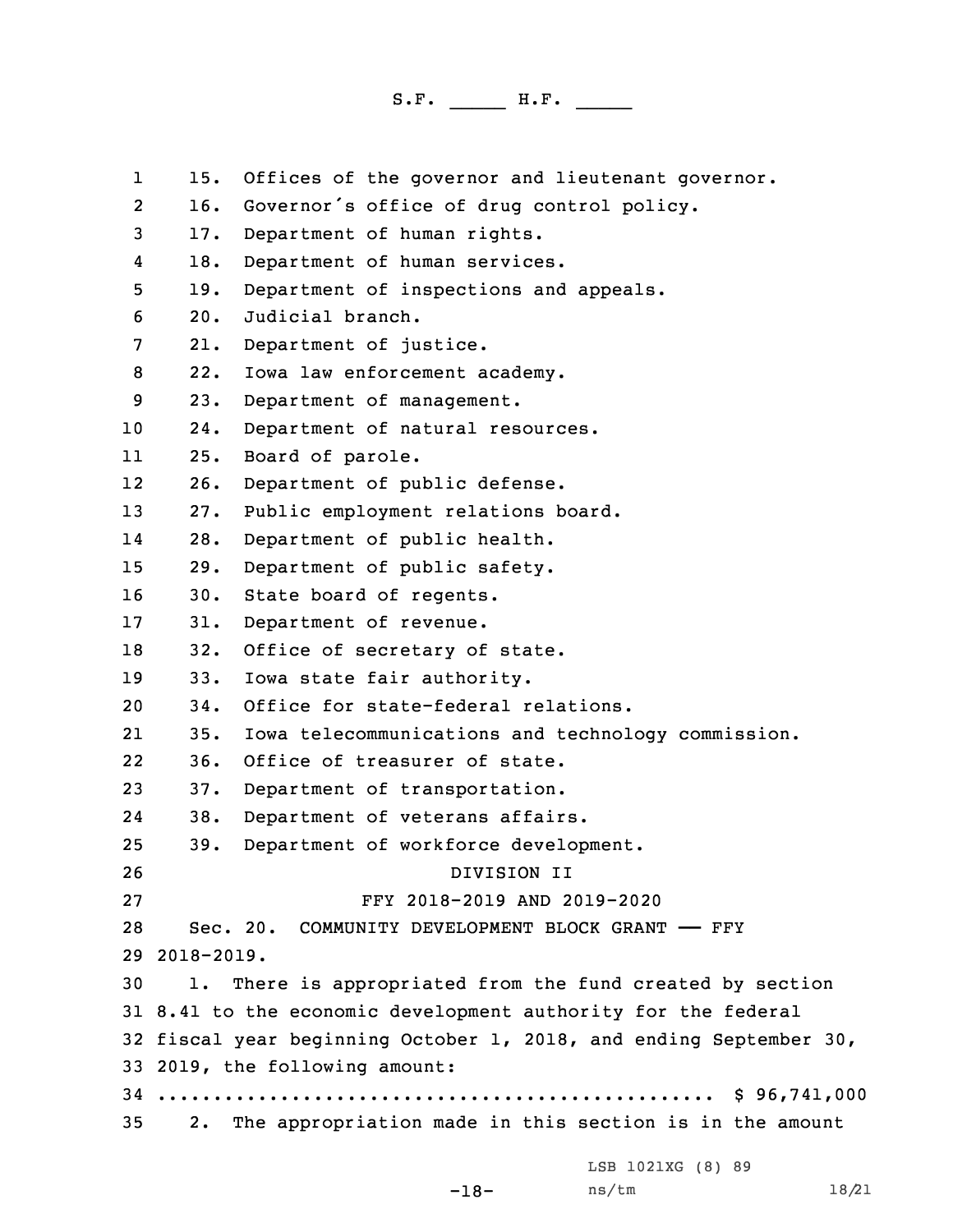awarded to the state from the federal government for community development block grants under the Additional Supplemental Appropriations for Disaster Relief Act, 2019, Pub. L. No.  $4 116 - 20.$ The economic development authority shall expend the moneys appropriated in this section to assist Iowa communities with long-term recovery from major disasters as provided in the federal law making the moneys available and in conformance with chapter 17A.

 3. An amount not exceeding 5 percent of the moneys appropriated in this section shall be used by the economic development authority for administrative expenses. From the moneys set aside for administrative expenses by this subsection, the economic development authority shall pay to the auditor of state an amount sufficient to pay the cost of auditing the use and administration of the state's portion of the moneys appropriated in this section. The auditor of state shall bill the authority for the costs of the audit. 18 Sec. 21. COMMUNITY DEVELOPMENT BLOCK GRANT - FFY

19 2019-2020.

 1. There is appropriated from the fund created by section 8.41 to the economic development authority for the federal fiscal year beginning October 1, 2019, and ending September 30, 2020, the following amount:

24 .................................................. \$ 24,146,603

 2. The appropriation made in this section is in the amount awarded to the state from the federal government for community development block grants under the Coronavirus Aid, Relief, and Economic Security Act, Pub. L. No. 116-136. The economic development authority shall expend the moneys appropriated in this section to assist Iowa communities to prevent, prepare for, and respond to SARS-CoV-2 as provided in the federal law making the moneys available and in conformance with chapter 33 17A.

34 3. An amount not exceeding 5 percent of the moneys 35 appropriated in this section shall be used by the economic

-19-

LSB 1021XG (8) 89 ns/tm 19/21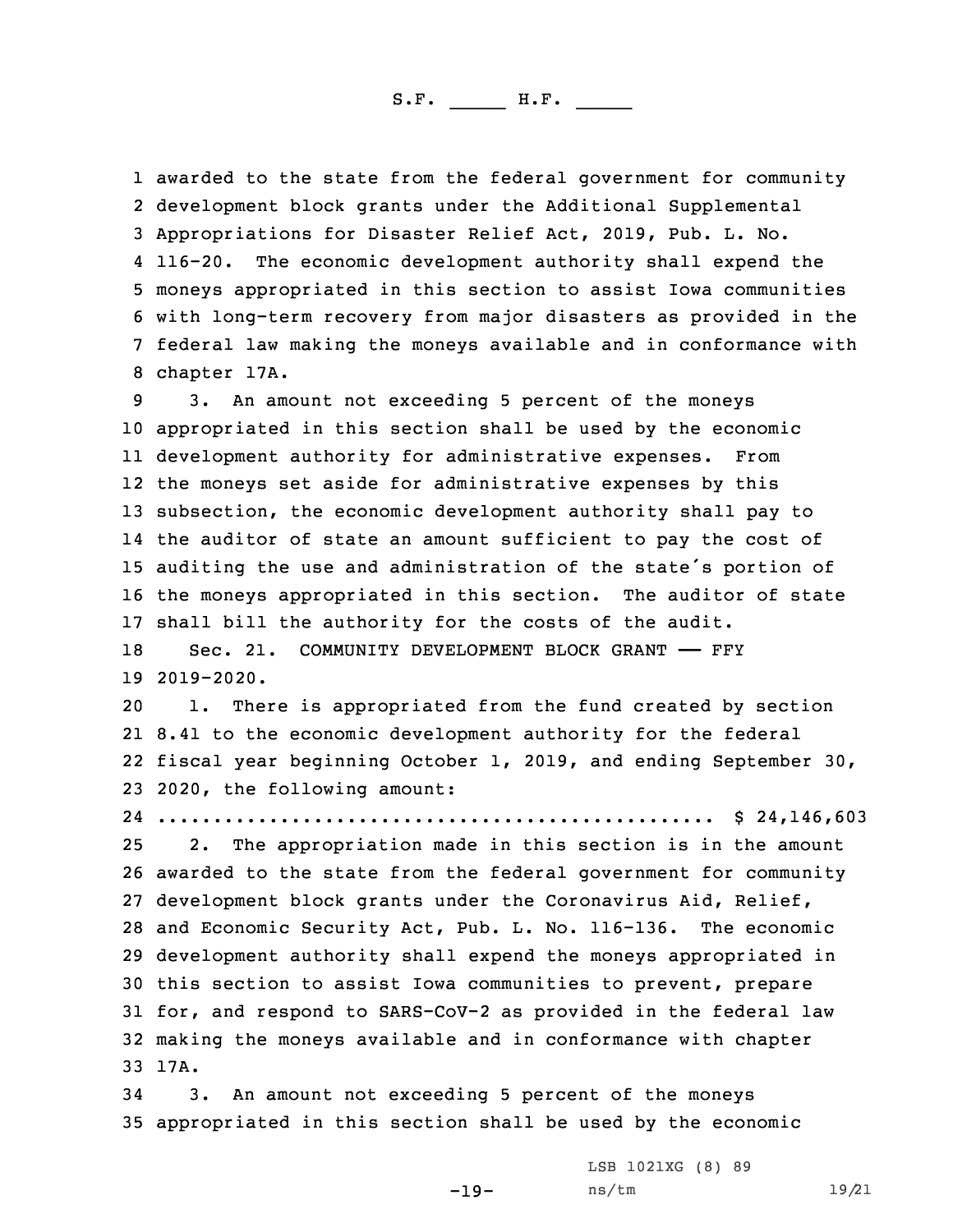development authority for administrative expenses. From the moneys set aside for administrative expenses by this subsection, the economic development authority shall pay to the auditor of state an amount sufficient to pay the cost of auditing the use and administration of the state's portion of the moneys appropriated in this section. The auditor of state shall bill the authority for the costs of the audit. Sec. 22. EFFECTIVE DATE. This division of this Act, being deemed of immediate importance, takes effect upon enactment. Sec. 23. RETROACTIVE APPLICABILITY. 11 1. The section of this division of this Act appropriating moneys for the 2018-2019 federal fiscal year applies retroactively to October 1, 2018. 14 2. The section of this division of this Act appropriating moneys for the 2019-2020 federal fiscal year applies retroactively to October 1, 2019. EXPLANATION **The inclusion of this explanation does not constitute agreement with the explanation's substance by the members of the general assembly.** This bill makes appropriations of federal block grants, other federal moneys, and nonstate moneys. 22 DIVISION I. The bill appropriates moneys for the 2021-2022 federal fiscal year and the 2022-2023 federal fiscal year from block grants available from the federal government and provides procedures for increasing or decreasing the appropriations if the amounts of the block grants are increased or decreased from the amounts anticipated. The federal fiscal year begins October 1, and the state fiscal year begins July 1. The bill also makes standing appropriations for the 2021-2022 state fiscal year and the 2022-2023 state fiscal year 31 of other federal and nonstate grants, receipts, and moneys. DIVISION II. The bill appropriates moneys for the 2018-2019 federal fiscal year from federal disaster relief legislation and for the 2019-2020 federal fiscal year from federal coronavirus relief legislation. These provisions are effective

 $-20-$ 

LSB 1021XG (8) 89 ns/tm 20/21